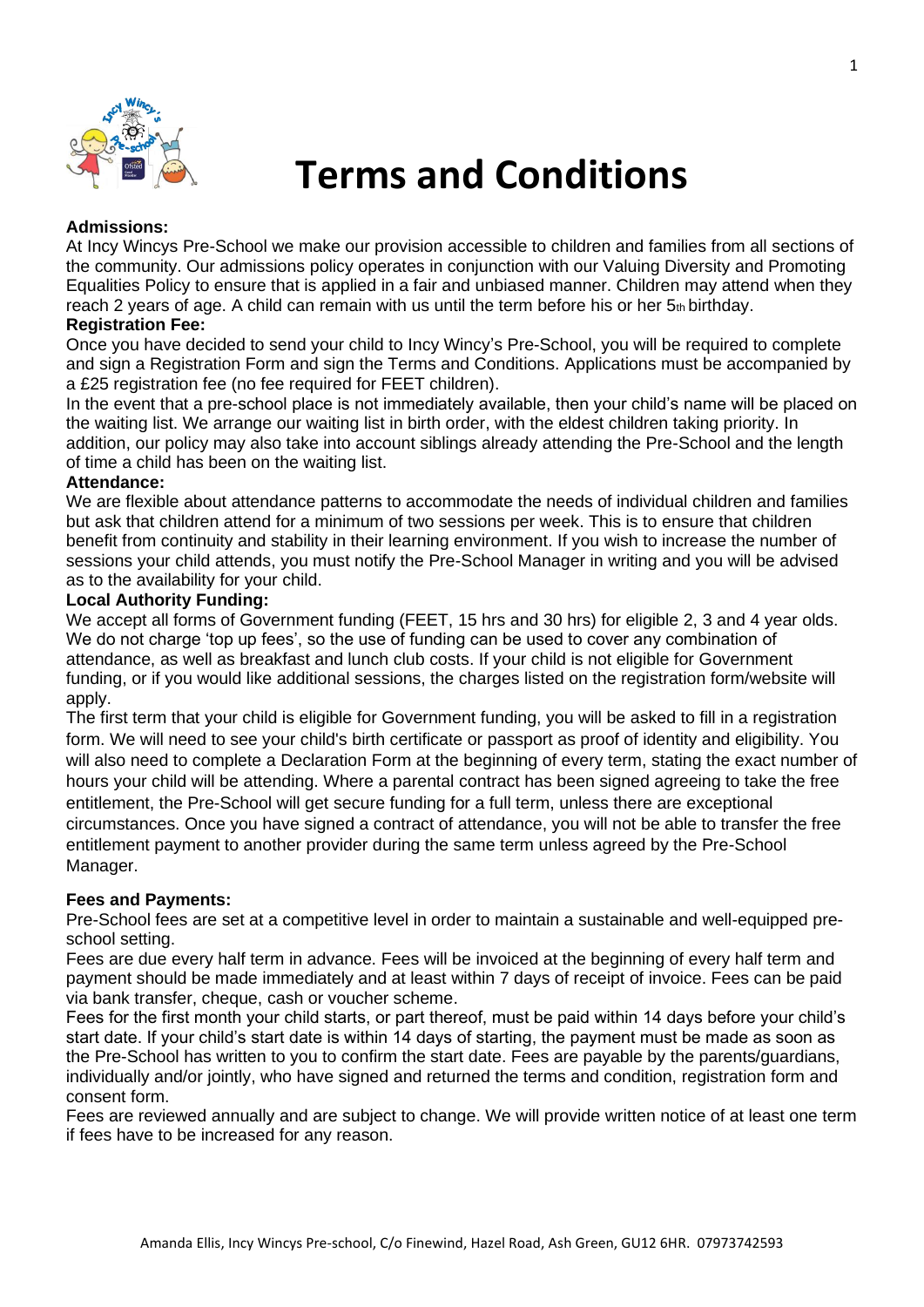# **Absences:**

All fees are payable in advance for all sessions booked. No refunds will be made if your child is absent from the Pre-School, even if the absence is due to illness, holidays or other such reason.

# **Non-Payment of Fees:**

If fees are not paid as agreed, the Pre-School Manager will note the delay and ask for payment in writing, stating that the child's place could be withdrawn if payment is not forthcoming by a particular date. In the unlikely and unfortunate event that payment is not received, Incy Wincy's Pre-School reserves the right to terminate and/or amend this contract with immediate effect and withdraw the child's place. The Pre-School also reserves the right to pursue non-payment of fees in the small claims court. We appreciate that if a family is experiencing financial difficulty, it may be hard to make full payment in one instalment. In such situations, and on a case-by-case basis, the Pre-School Manager will negotiate payment in alternative instalments.

# **Unpaid Cheque Fees:**

In the event of a cheque being returned to the Pre-School account marked as unpaid, we will contact the parent or guardian of the child concerned and ask for an alternative payment to be made. Any charges that have been passed onto us by our bank will be included.

#### **Late Collection Charge:**

You are required to inform the Pre-School as early as possible if you are going to be late collecting your child. This is to ensure that sufficient staff cover can be arranged. If a child is not collected before the standard finish time of a session, or after the optional Lunch Club, the Pre-School reserves the right to charge a late collection fee of £5 per 15 minutes until the child is collected. Late collection charges are due for payment immediately upon collection.

## **Termination or Cancellation:**

If you wish to remove a child from our setting or want to reduce the number of sessions attended, parents/guardians must give at least 6 week's notice of the change in writing. Fees will be payable (or grant claimed by us), until that date, whether your child attends the Pre-School or not. Any postponements of the agreed start date for your child will require one calendar month's written notice, failing which fees will be charged from the original start date.

#### **Child Illness:**

If children appear unwell during the day and have a temperature, sickness, diarrhoea or pains, particularly in the head or stomach, the Pre-School reserves the right to contact you to ask that you collect your child, or send an emergency contact (as stated on the Registration Form) to collect on your behalf.

Where children have been prescribed antibiotics, parents/guardians are required to keep them at home for 48 hours before returning to pre-school. If a child is prescribed antibiotics for a contagious infection such as impetigo, throat infection etc, you are required to keep the child at home until the antibiotic course has finished.

All parents are required to inform the Pre-School if their child has been ill over the weekend or overnight before a session and if they have been given any medication for the illness. You must also inform the Pre-School if your child has any illness such as measles or chicken pox, so the other pre-school parents can be informed.

# **Exclusions:**

If your child has suffered from vomiting or diarrhoea, we require that they be kept away from pre-school for at least 48 hours and until they have had a meal.

You may also be required to withdraw you child if we have reasonable cause to believe that the child is, or may be, suffering from any contagious disease. This is to ensure that the risk of spread of disease to other children and staff is kept to a minimum. We exclude children who have communicable diseases for the recommended time required. The Pre-School holds a list of communicable diseases and the incubation periods / exclusion times and will advise parents accordingly. The Pre-School reserves the right to send home an un-well child or to refuse a child if we feel that they are unwell.

# **Removal:**

In extreme cases, and as a last resort, we may require you to permanently withdraw your child from the Pre-School on grounds of a child's disruptive or inappropriate behaviour if it is in the best interests of your child and/or other children who attend the setting. We will consult with you before making such a decision.